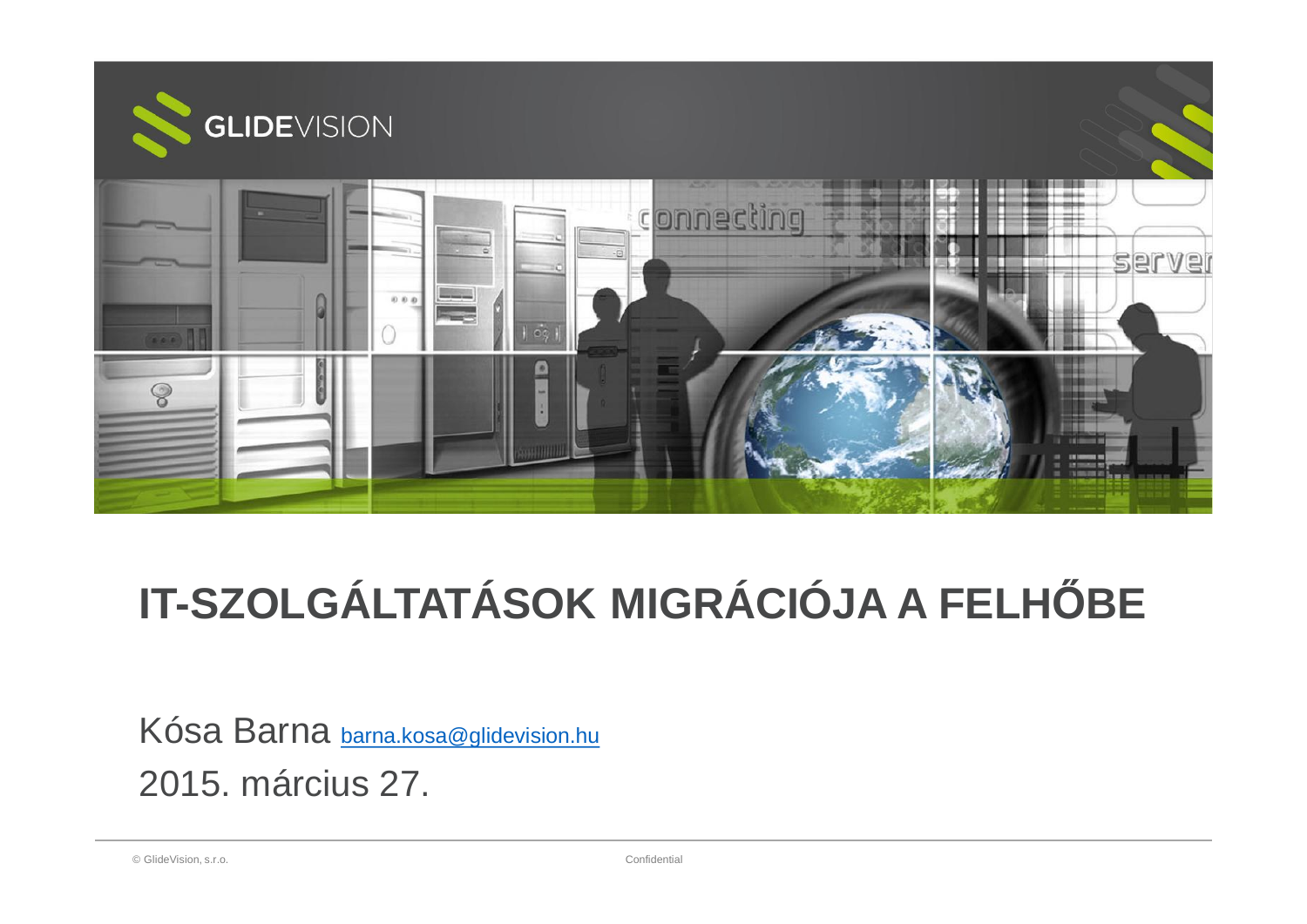#### **TARTALOM**

- Bemutatkozás, GlideVision
- Felhő, a felhő-migráció, ServiceNow
- Ügyfélprojektek
- Q&A



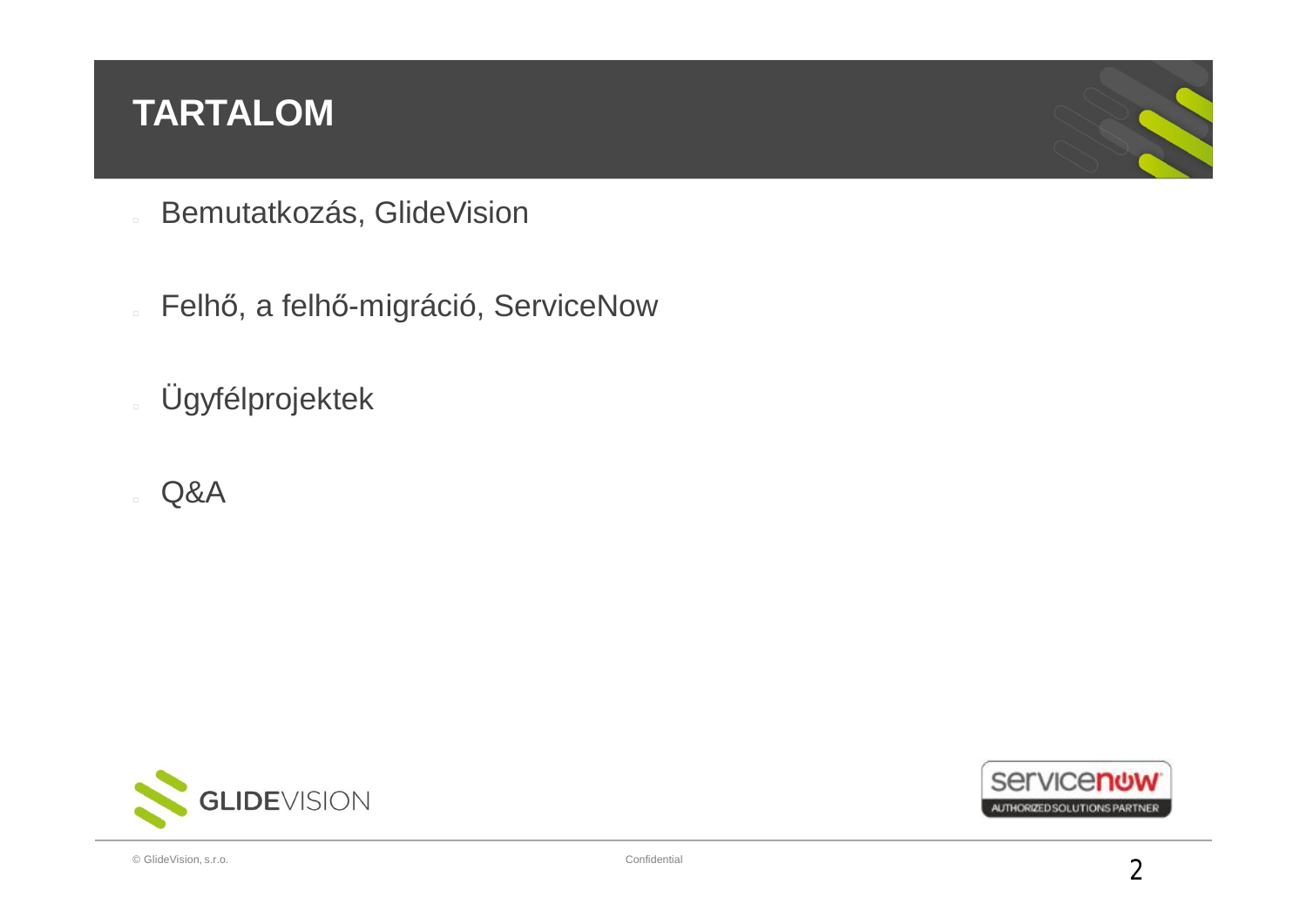## **AZ ELėADÓRÓL**

- Kósa Barna
	- Magyarország (+ Csehország) GlideVision
	- 2005 óta ITSM-területen (tanácsadás, fejlesztés, implementáció)
	- Főként HP: Service Desk, Service Center, Service Manager, ServiceAnywhere, Universal CMDB, Business Service Manager, Cherwell
	- ServiceNow 2014. júliusa óta (System Administrator, Implementation Specialist)
	- Kerékpározás, túrázás, utazás





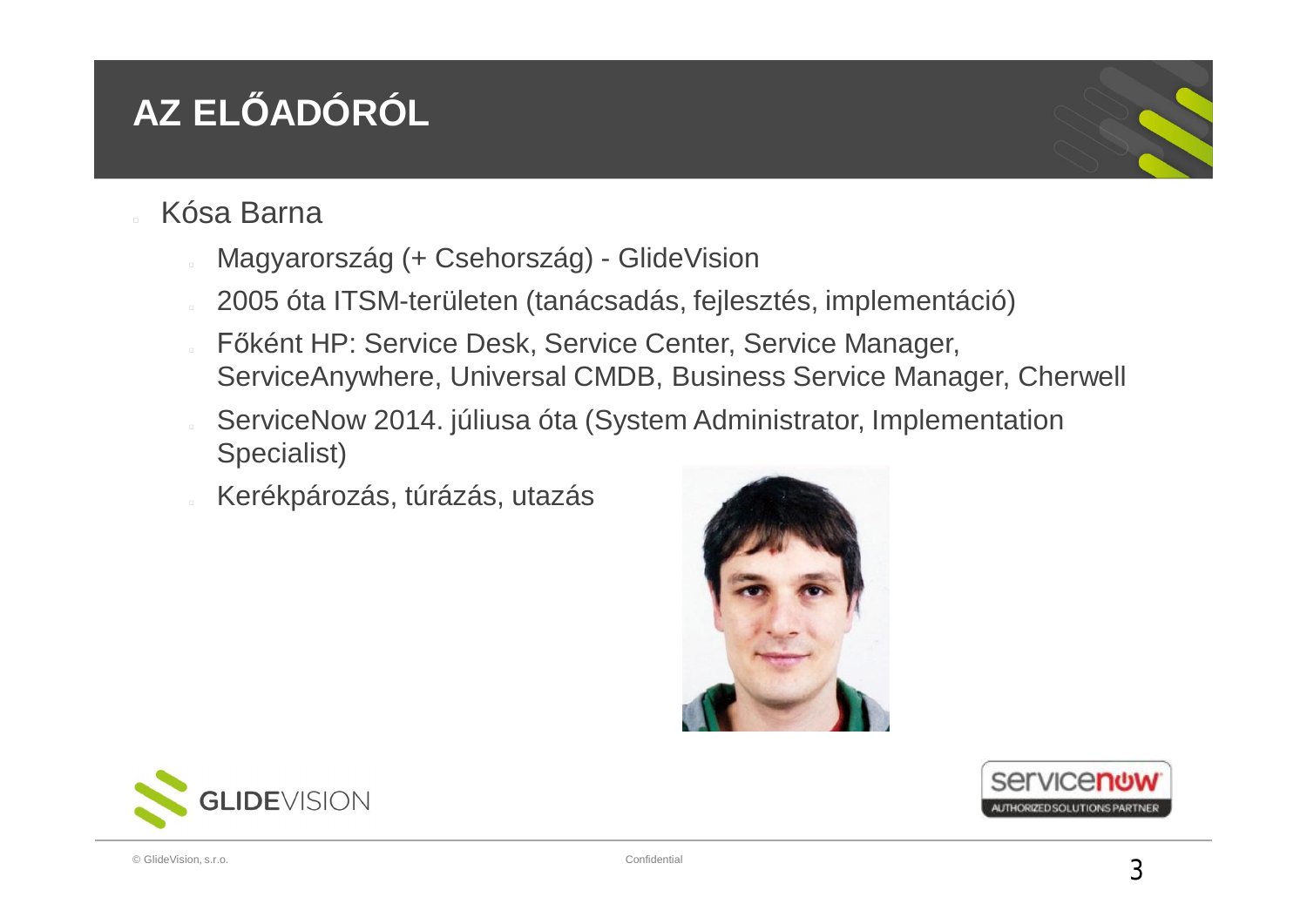## **GLIDEVISION.HU**

- **Csehország**
- 3,5 év tapasztalat
- 15+ projekt
- 30+ minősített munkatárs
- Fő fókuszterület: ServiceNow (+ SnowMirror)
- End-to-end szolgáltatás
	- Stratégiai tanácsadás
	- IT szolgáltatás-menedzsment tanácsadás
	- ServiceNow implementáció, fejlesztés, adminisztrációs és támogatás
	- **Oktatás**
- A ServiceNow első számú cseh partnere
	- Cseh implementációk java része
	- Legtöbb minősített tanácsadó
	- Legjobb ügyfélreferenciák
- Magyarország





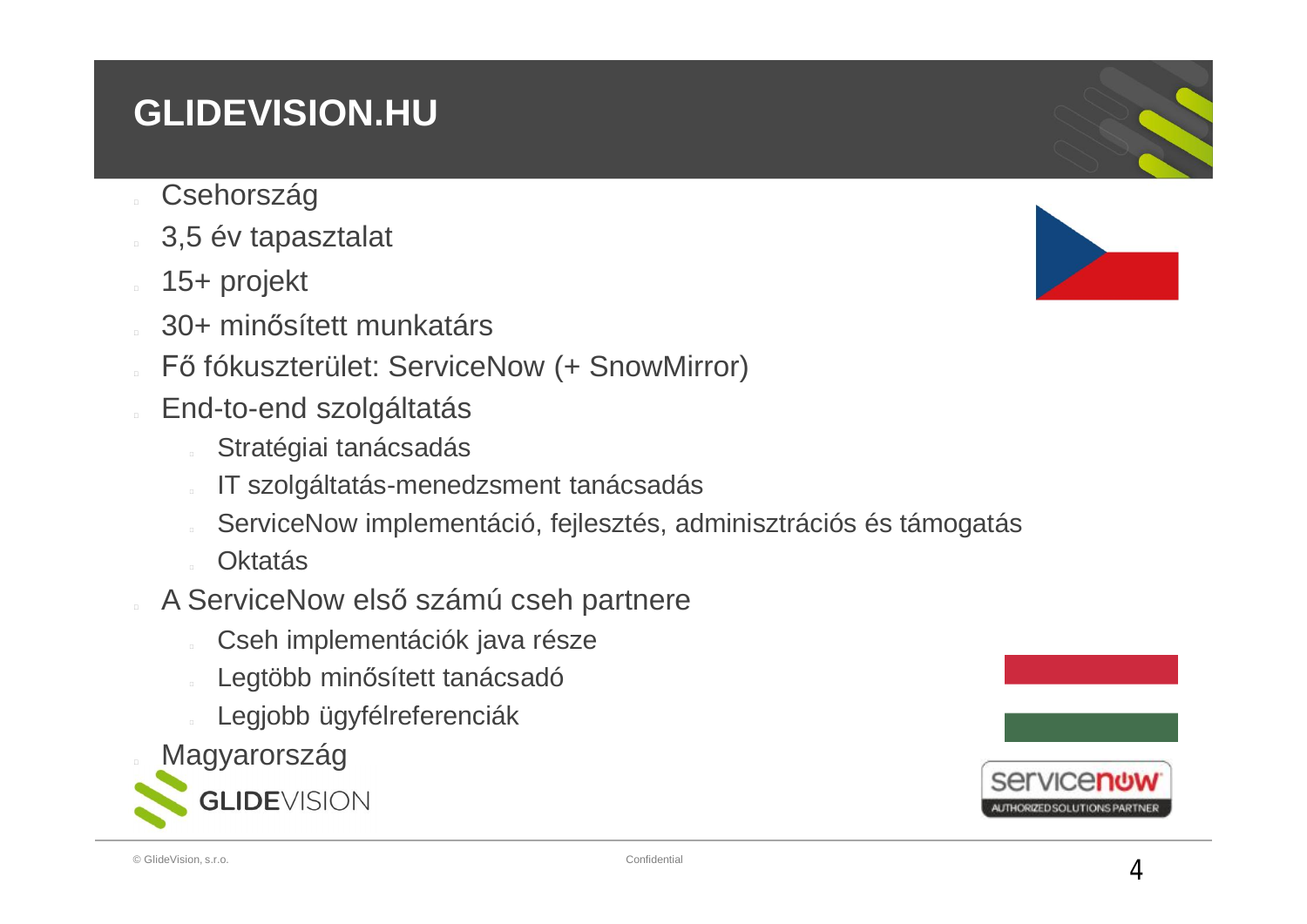

- Jelenünk a felhő kora
	- Egyszerű személyes felhő-alapú megoldások (email, dokumentumok, általános tárhely, zene, együttműködés, ...)
	- Vállalati felhő megoldások (Amazon, Microsoft, HP, IBM, ServiceNow, ...)
- Alkalmazások újszerű használata (kollaboráció, IoT, mobil elérés)
- A felhő-migrációk követik az IT-szektor érettségét



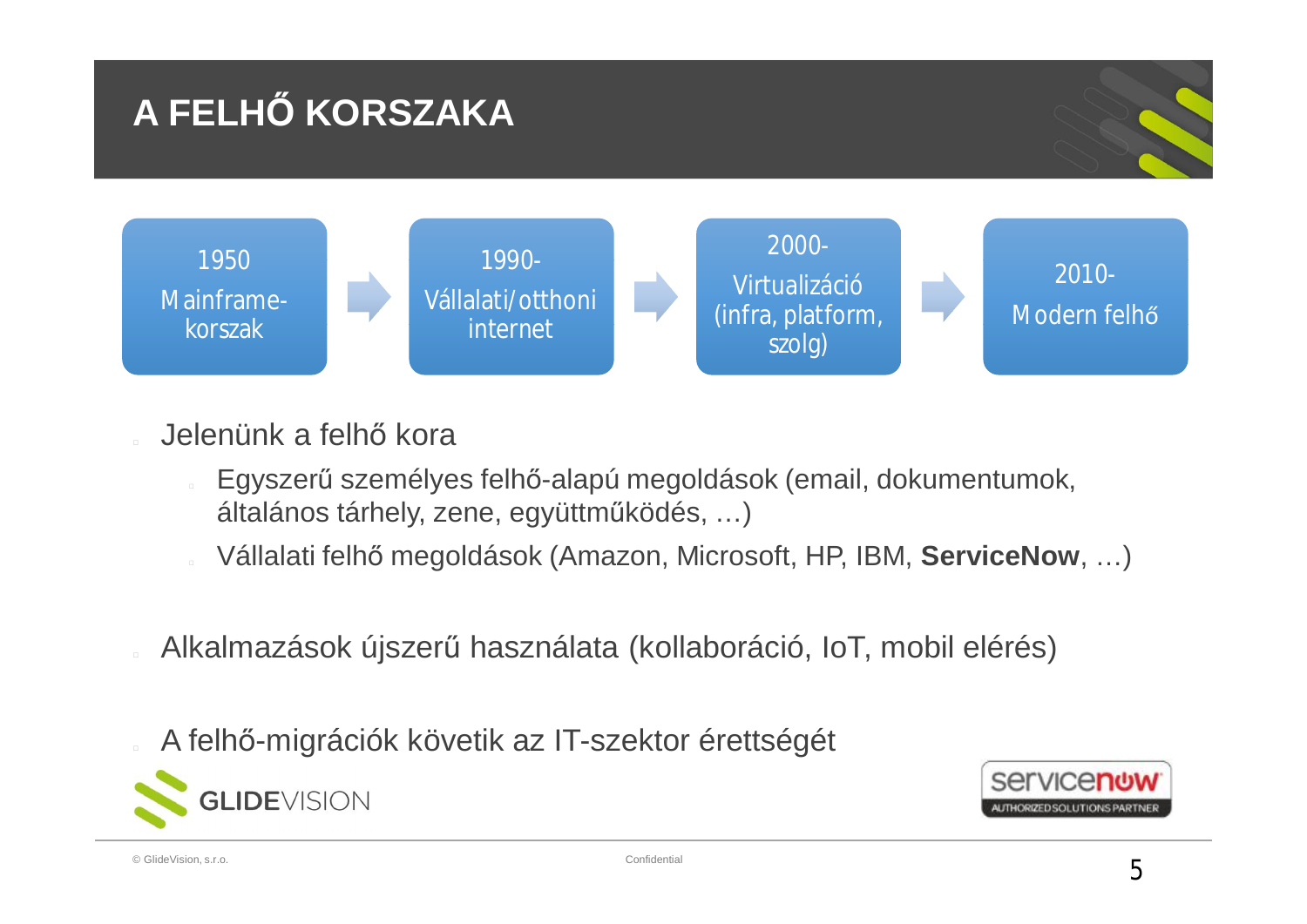## **FELHė-MIGRÁCIÓ**



- Komplex tevékenység, nagy váltás, magas szintű elköteleződést igényel
- Aggályok: az adat a távolba kerül, biztonsági kérdések
- A felhő-alapú megoldások közvetlen előnyei
	- Kisebb költségek

**LIDEVISION** 

- Üzemeltetés magasabb szintű (rendelkezésre állás, mentés, skálázhatóság)
- 21. századi alkalmazások (alapoktól úgy tervezve)
- Modern web-technológiák támogatása (HTML5, WebServices, platformfügg.)
- API-k segítségével megnövelt funkcionalitás és programozhatóság
- Bárhonnan elérhető (opcionális korlátozásokkal)
- Alkalmas időpont az átgondolásra
	- Nem egyszerűen átállás felhőre
	- Folyamatok, metodológiák átszervezése, átgondolása  $\rightarrow$  az üzletmenet hangolása, frissítése

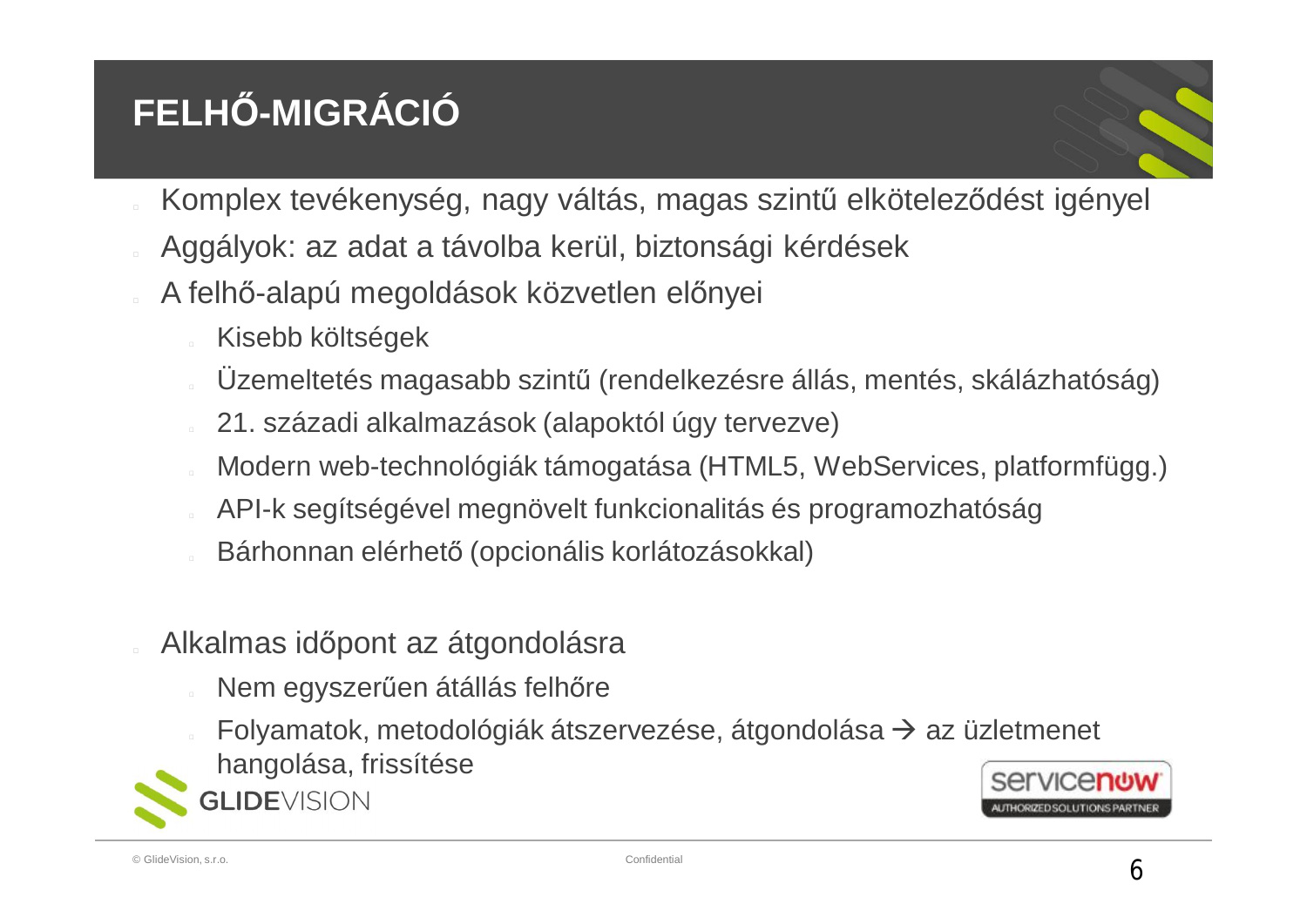## **SERVICENOW**



- 2004 Fred Luddy (Peregrine, Remedy)
- Felhőalapú ITSM-platform (alkalmazás-keretrendszer)
	- ITIL-modulok/alkalmazások: IM, PM, ChM, CM+CMDB, KM, LicM, Req, …
	- Kiegészítő modulok: HR, Facility management, Time management, SDLC, Project management + 3rd party alkalmazások
	- **Discovery**
	- **Orchestration**
	- (On-premise) Integrációk
	- + rengeteg hasznos plugin, widget, stb.
- A kezdetektől fogva felhőre készült (teljesen webalapú)
- 10+ év folyamatos fejlődés
	- Fő verziók évente (Aspen, Berlin, Calgary, Dublin, Eureka, Fuji)
	- Patch-ek évközben is (hibajavítások)



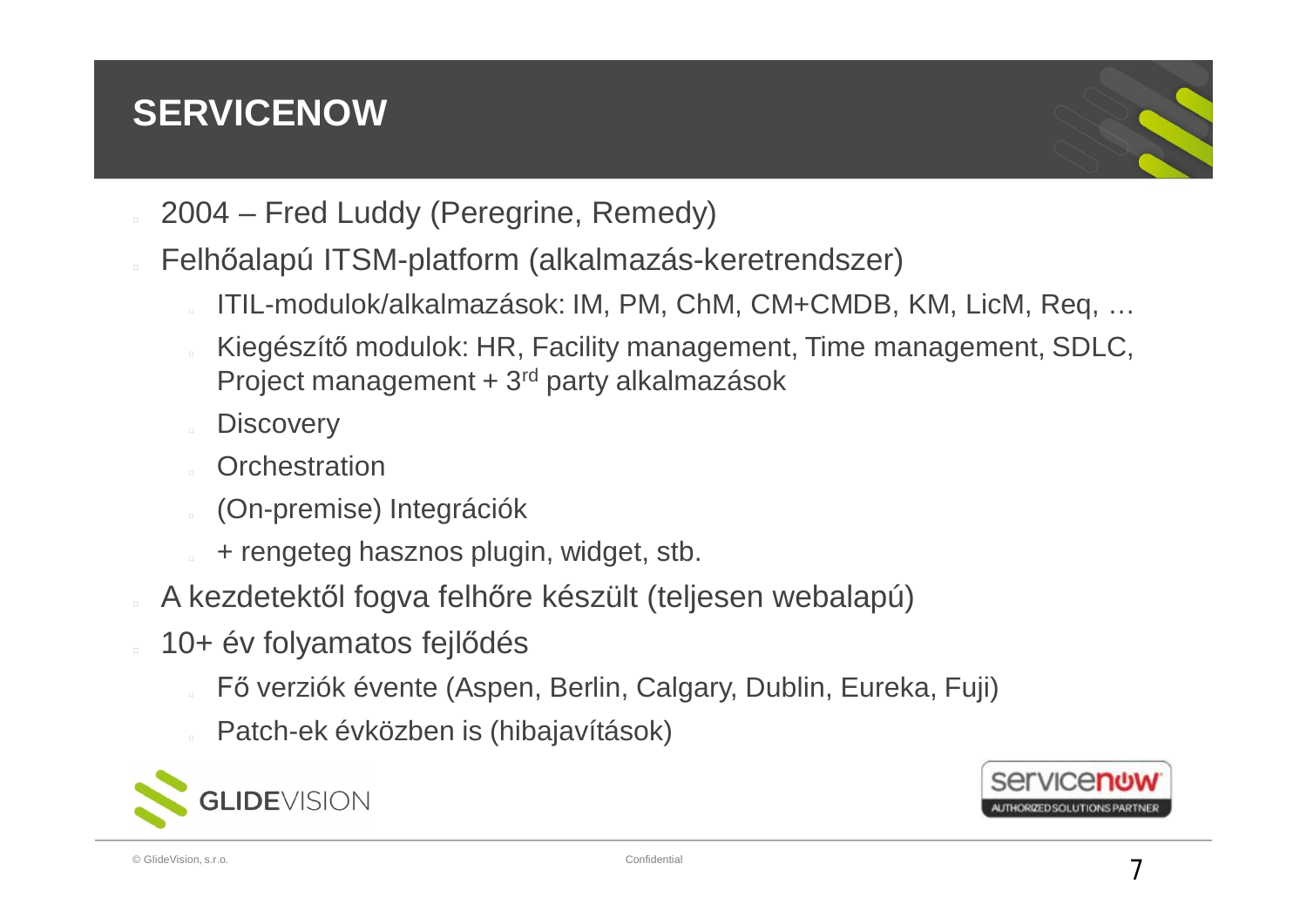## **ACISION**

| Client                                         | Acision                                                                                                                                                                                                                                                                                                                                                                    | <b>acision</b>     |
|------------------------------------------------|----------------------------------------------------------------------------------------------------------------------------------------------------------------------------------------------------------------------------------------------------------------------------------------------------------------------------------------------------------------------------|--------------------|
| <b>Before ServiceNow</b>                       | BMC Remedy (Nikita) – MSP construction with few integrations (Knova, SMS), too complex,<br>development without planning, unmanageable<br>Outsource was too expensive, started internal project to fix, failed, saved by GlideVision<br>Incident, Problem (very basic), Knowledge, Change (interface with R&D), in-house developed CMDB,<br>many tools, Self-Service Portal |                    |
| Reason for switch                              | ICT: Finance optimization (UK $\rightarrow$ Philippines, Hungary), problem with technical guidance, support<br>Services: save money                                                                                                                                                                                                                                        |                    |
| Process restructuring<br>Implemented processes | ICT: tried to keep as close to the OOB as possible, client was flexible, change of service provider, good<br>opportunity to rethink (Incident, Problem, basic Change, CMDB integration, Knowledge in SNow)<br>Services: no change in the processes                                                                                                                         |                    |
| <b>Why ServiceNow?</b>                         | Class-leading UI, functionality, good SNow sales and demo, best mix of features, cloud was in the<br>company's strategy (remove geographical dependencies)                                                                                                                                                                                                                 |                    |
| <b>Biggest challenge</b>                       | Lack of support from ServiceNow (resources and knowledge), internal team had to learn everything                                                                                                                                                                                                                                                                           |                    |
| Biggest advantage                              | ServiceNow is much more flexible (compared to Remedy), got rid of a lot of legacy products and<br>solutions, simplified the processes (ICT), easy INC logging, introducing workflows, easy approvals                                                                                                                                                                       |                    |
| <b>Extensions planned</b>                      | ICT: internal development of modules already started (procurement, facility)<br>Services: no order placed yet, ideas/plans are in the funnel                                                                                                                                                                                                                               |                    |
| Customer satisfaction                          | Positive, easier to implement, easier to use (simplified processes), cheaper to operate, saved SNow at a<br>customer, big success                                                                                                                                                                                                                                          |                    |
|                                                |                                                                                                                                                                                                                                                                                                                                                                            | Service <b>now</b> |



AUTHORIZED SOLUTIONS PARTNER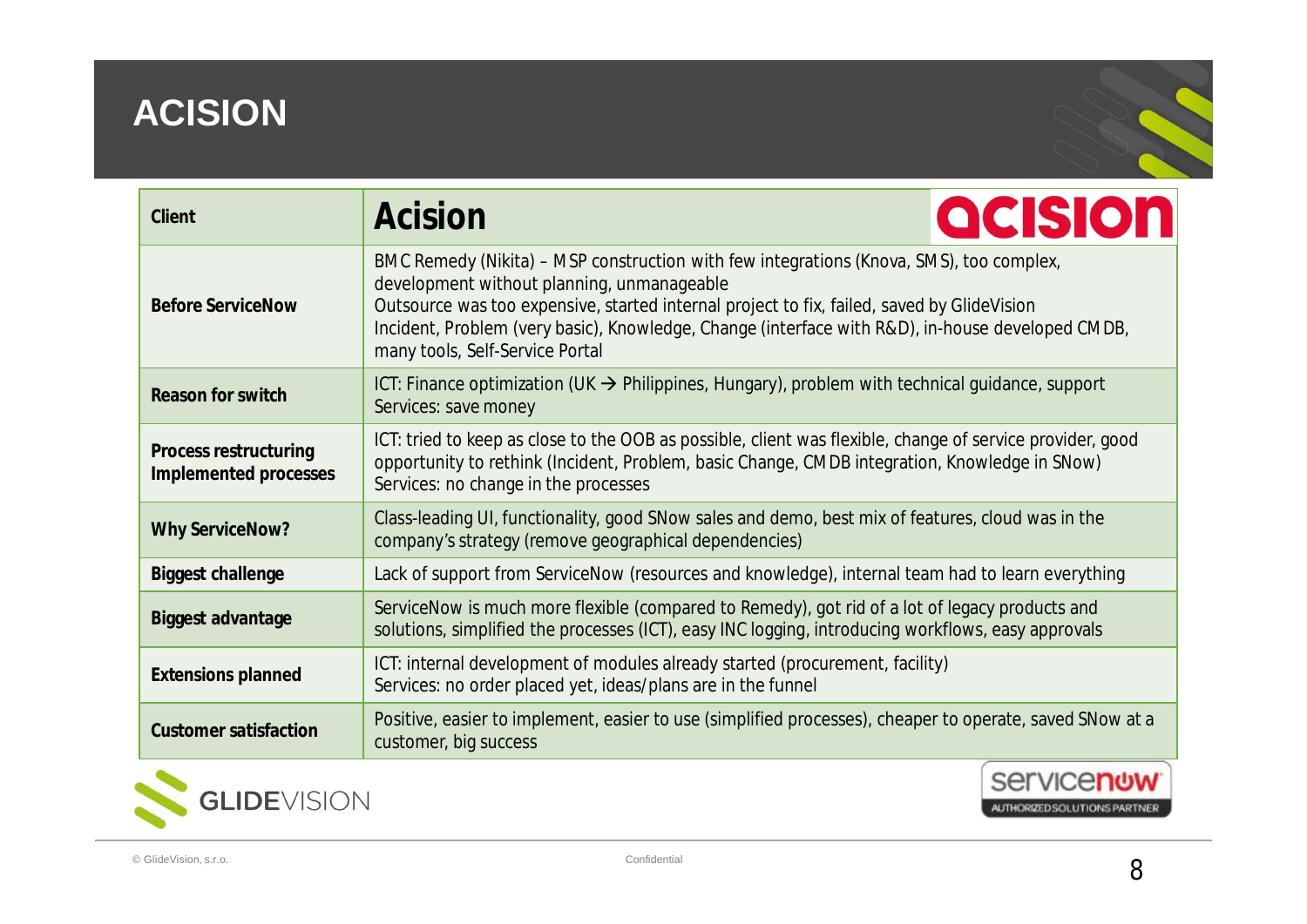## **ACISION**

# **acision**

ICT: 2012/10 – 2012/11 Serv: 2013/1 – 2015/3 Cons + Implementation 3 FTE <br /> **bmc**software

**BMC Remedy (Nikita)** 

Incident, Problem (very basic), Knowledge, Change (interface with R&D), in-house developed CMDB, many tools, Self-Service Portal

Outsource was too expensive, started internal project to fix, failed, saved by GlideVision **Issu es**

ICT: internal development of modules already started (procurement, facility) Services: no order placed yet, ideas/plans are in the funnel



Lack of support from SNow (resources and knowledge), internal team had to learn everything SNow is much more flexible (compared to Remedy), got rid of a lot of legacy products and solutions, simplified the processes (ICT), easy INC logging, introducing workflows, easy approvals

> **Finance** optimization (UK  $\rightarrow$  Philippines, Hungary), problem with technical guidance, support

Class-leading UI, **ow**

- functionality, good SNow **N**
- sales and demo, best mix of **yS**
- features, cloud was in the **h**
- company's strategy (remove geographical dependencies)  $\geqslant$

## **Servicenow**

ICT: tried to keep as close to the OOB as possible, client was flexible, change of service provider, good opportunity to rethink (Incident, Problem, basic Change, CMDB integration, Knowledge in SNow)

Services: no change in the processes



Positive, easier to implement, easier to use (simplified processes), cheaper to operate, saved SNow at a customer, big success

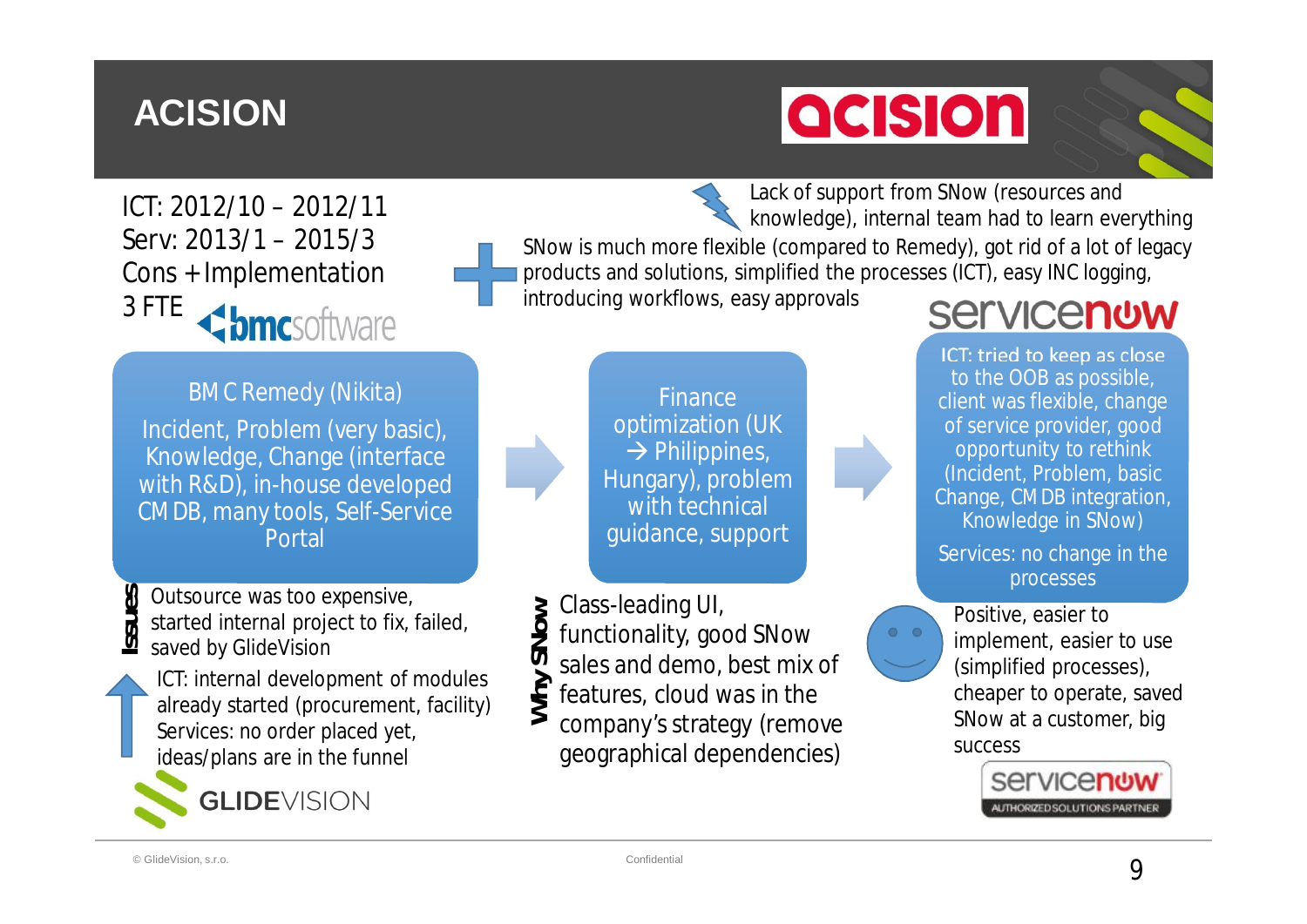

| AVG Technologies CZ, s.r.o.                                                                                                                                                                           |                                                                                                                                                                                                                                                                                                                                                                                                                                                                                                                                                                                                                                                |
|-------------------------------------------------------------------------------------------------------------------------------------------------------------------------------------------------------|------------------------------------------------------------------------------------------------------------------------------------------------------------------------------------------------------------------------------------------------------------------------------------------------------------------------------------------------------------------------------------------------------------------------------------------------------------------------------------------------------------------------------------------------------------------------------------------------------------------------------------------------|
| Service Now consultancy – implement Incident, Change Management, CMDB<br>Integration - Active Directory, JIRA and HP uCMDB                                                                            |                                                                                                                                                                                                                                                                                                                                                                                                                                                                                                                                                                                                                                                |
| $11/2013 - 03/2015$<br>4 FTE, 180 MD                                                                                                                                                                  |                                                                                                                                                                                                                                                                                                                                                                                                                                                                                                                                                                                                                                                |
| legacy system - iSupport.<br>We delivered the project in three phases:<br>Incident Management & Request Fulfillment<br><b>Change Management</b><br>$\bullet$<br>$\bullet$ CMDB<br>Jira, and HP uCMDB. |                                                                                                                                                                                                                                                                                                                                                                                                                                                                                                                                                                                                                                                |
| ITILV3<br>Scrum                                                                                                                                                                                       |                                                                                                                                                                                                                                                                                                                                                                                                                                                                                                                                                                                                                                                |
|                                                                                                                                                                                                       | AUTHORIZED SOLUTIONS PARTNER                                                                                                                                                                                                                                                                                                                                                                                                                                                                                                                                                                                                                   |
|                                                                                                                                                                                                       | Goal of the project was to implement basic ITIL processes in ServiceNow and import historical data from old<br>• The aim was to replace old tool and prepare basis to accommodate other ITIL processes<br>Infrastructural Change Management was implemented around heavily customized AVG process.<br>• We have implemented Configuration Management and integrated ServiceNow with HP uCMDB<br>As a result of the above activities, we enabled AVG to consolidate it's ITIL processes in a single tool,<br>simplifying their overall setup complexity. We practiced importing historical data from iSupport, Atlassian<br><b>GLIDE</b> VISION |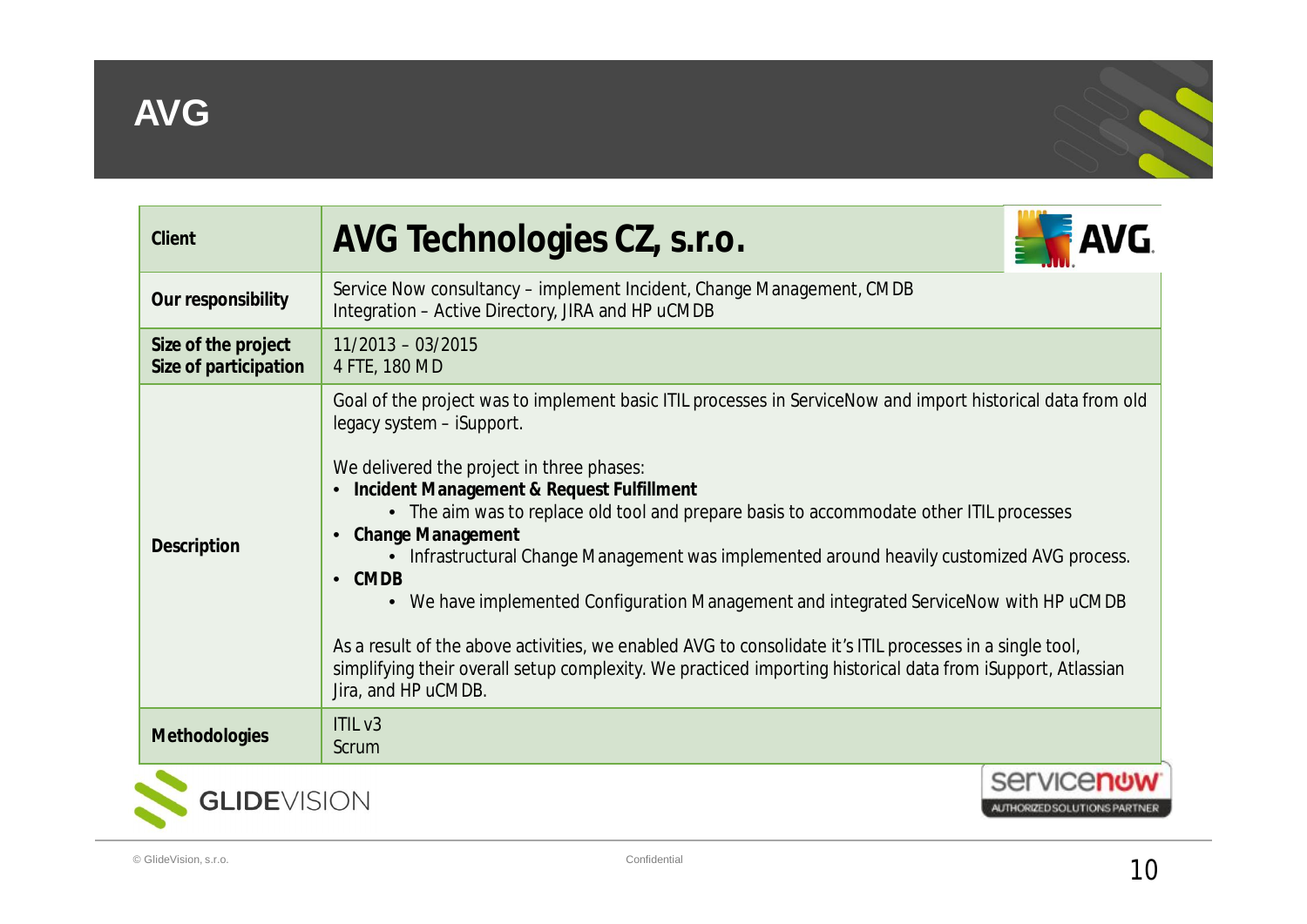

| <b>Before ServiceNow</b>                       | iSupport (on-premise solution): IM, RequestM, IT catalog (ordering IT stuff), Knowledge Base                                                                                                                                                                                                                                                                                                     |
|------------------------------------------------|--------------------------------------------------------------------------------------------------------------------------------------------------------------------------------------------------------------------------------------------------------------------------------------------------------------------------------------------------------------------------------------------------|
| Reason for switch                              | Licensing for iSupport was over, GUI for iSupport was bad, low grade of customization capabilities,<br>customer wanted more than iSupport was able to provide, many small factors caused the kickoff of the<br>project                                                                                                                                                                           |
| Process restructuring<br>Implemented processes | Started from scratch: OOB Snow processes with slight change<br>3 phases: 1) IM, ReqM, Jira/AD-integration 2) ChM (custom process, migration from Excel), 3) ConfM,<br>CMDB, integration with HP uCMDB                                                                                                                                                                                            |
| <b>Why ServiceNow?</b>                         | Decision maker came from RWE, product was well known and appreciated                                                                                                                                                                                                                                                                                                                             |
| Biggest challenge                              | Deadlines were tight, need to do a quick implementation<br>Phase 1 TTM was 2 month                                                                                                                                                                                                                                                                                                               |
| Biggest advantage                              | Simplified UI for end-users (no ESS used), iSupport was very complex, lot of unnecessary fields, no role<br>separation, everyone saw every data; notifications: communication via email (update of INC-records) is<br>widely used                                                                                                                                                                |
| <b>Extensions planned</b>                      | In-house development in progress (easy to learn), GlideVision is involved at resource peaks, unknown<br>functionality development                                                                                                                                                                                                                                                                |
| Customer satisfaction                          | Absolutely positive, only objection: the solution was a bit expensive<br>Expansion of ServiceNow for other processes, areas: HR, financial, legal processes $\rightarrow$ more users<br>(customer doubled the licenses used) $\rightarrow$ platform becomes more accepted, embedded and integrated<br>into the everyday life of AVG $\rightarrow$ price per user decreases, usefulness increases |



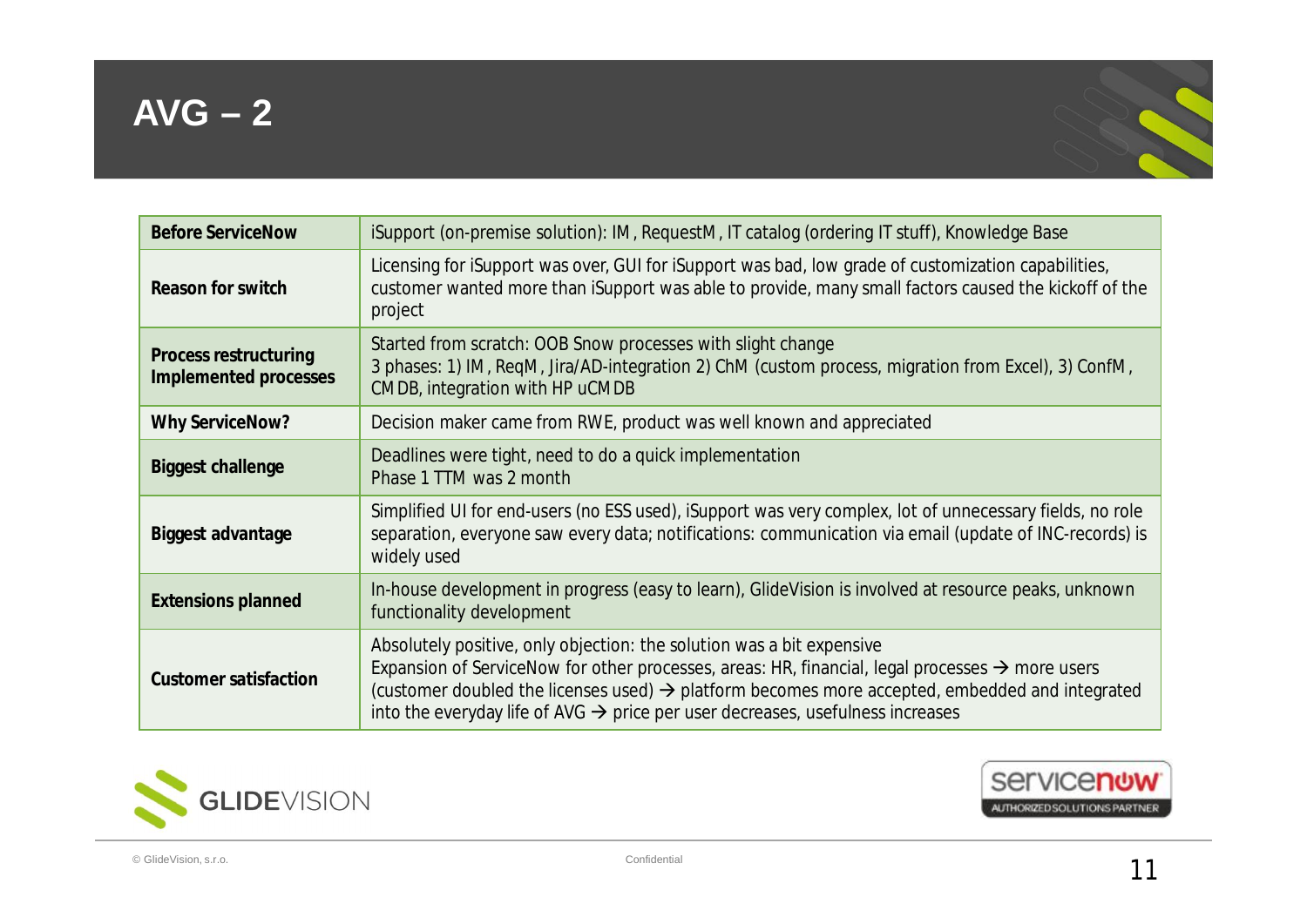## **AVG**



Deadlines were tight, need to do a quick implementation

2013/11 – 2015/3 Cons + Impl, Integration 180 MD, 4 FTE



iSupport (onpremise)

IM, RequestM, IT catalog (order IT stuff), Knowledge **Base** 

Customer wanted more than iSupport was able to provide, many small factors caused the kickoff of the project **Issu es**



Phase 1 TTM was 2 month Simplified UI for end-users (no ESS used), iSupport was very complex, lot of unnecessary fields, no role separation, everyone saw every data; notifications: communication via email (update of INC-records) is widely used



- product was well  $\blacktriangleright$  $\mathcal{S}$
- known and  $\geqslant$ **h**

**N**

appreciated

In-house development in progress (easy to learn), GlideVision is involved at resource peaks, unknown functionality development

**Servicenow** Started from scratch: OOB Snow processes with slight change

3 phases: 1) IM, ReqM, Jira/ADintegration 2) ChM (custom process, migration from Excel), 3) ConfM, CMDB, integration with HP uCMDB



Absolutely positive, only objection: the solution was a bit on the expensive side Expansion of SNow for other domains: HR, financial, legal processes  $\rightarrow$  more users (license doubles)  $\rightarrow$  platform becomes more accepted and integrated to the everyday life of AVG  $\rightarrow$ price per user decreases, usefulness increases

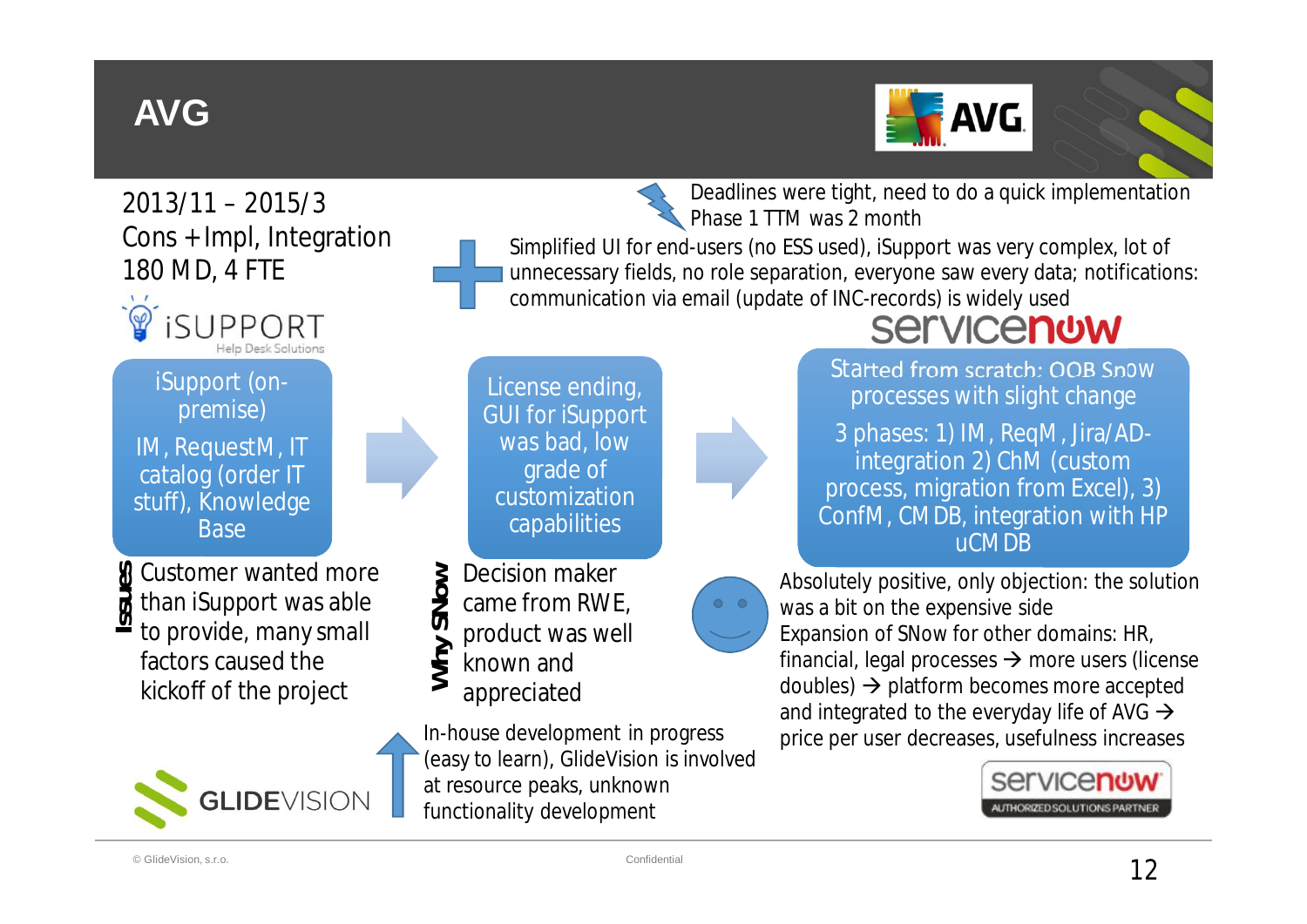





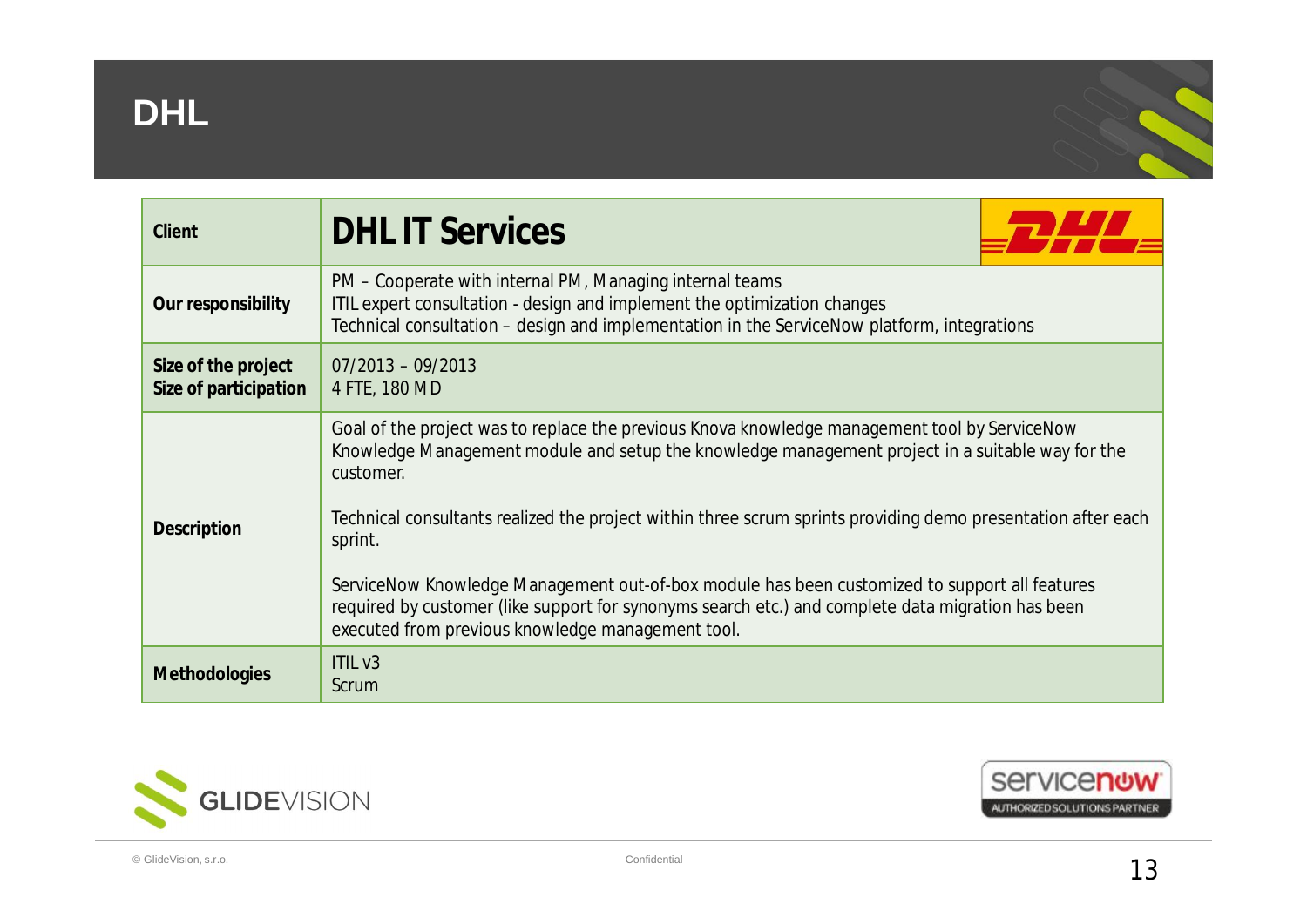## **DHL – 2**



| <b>Before ServiceNow</b>                       | HP OV ServiceDesk (Prague, Cyberjaya, among several other SD tools (BMC Remedy, Maximo, myCSM))<br>Incident, Problem, Change, Request                                                               |
|------------------------------------------------|-----------------------------------------------------------------------------------------------------------------------------------------------------------------------------------------------------|
| Reason for switch                              | End of product support, SD was not enough for DHL needs                                                                                                                                             |
| Process restructuring<br>Implemented processes | Initially no restructuring (mature ITIL users), after the implementation fine tuning was started<br>Inc, Prob, Request fulfillment, Change, SLA was changed, Knowledge was introduced               |
| Why ServiceNow?                                | HP SD $\rightarrow$ SM migration failed (took a lot of money), had to search for new product<br>BMC Remedy vs ServiceNow: Snow won because of features, flexibility and customization possibilities |
| Biggest challenge                              | Large team, had to coordinate many stakeholders, many integrations, gradual migration, coexistence of old<br>and new, rollout was difficult                                                         |
| Biggest advantage                              | Centralization has started, system become more robust<br>Made room for further improvements                                                                                                         |
| <b>Extensions planned</b>                      | Since then there were a lot of extensions (RequestIT portal – big success), ongoing project, 6+ releases                                                                                            |
| Customer satisfaction                          | High satisfaction, ordering of new releases shows                                                                                                                                                   |



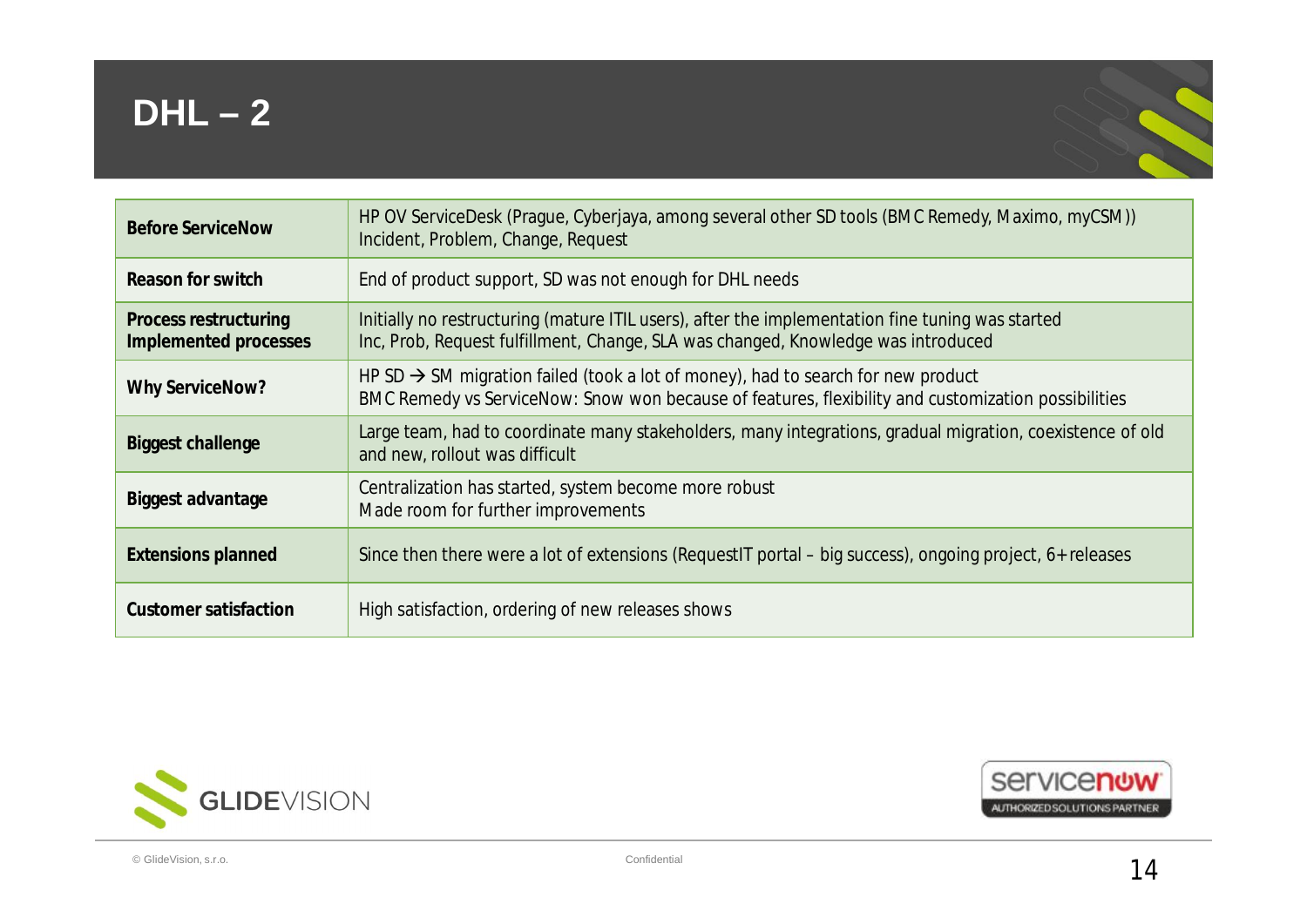## **DHL**



2013/7 – 2013/9 PM – coop with internal PM + team ITIL cons – design and implementation 180 MD, 4 FTE



HP OV Service **Desk** Incident, Problem, Change, Request

SD was used Prague, Cyberjaya, among several other SD tools (BMC Remedy, Maximo, myCSM) too many tools in use **Issu e s**



End of product support, SD was not enough for DHL needs

- HP SD SM migration failed **ow**
- (took a lot of money), had to  $\mathcal{S}$ **N**
- search for new product **h** $\blacktriangleright$
- BMC Remedy vs ServiceNow: Snow won because of features, flexibility and  $\geqslant$

customization possibilities

Large team, had to coordinate many stakeholders, many integrations, gradual migration, coexistence of old and new, rollout was difficult

> Centralization has started, system become more robust Made room for further improvements

## **Servicenow**

Initially no restructuring (mature ITIL users), after the implementation fine tuning was started

IM, PM, Request fulfillment, Change, SLA was changed, Knowledge was introduced



High satisfaction, ordering of new releases shows

Since then there were a lot of extensions (RequestIT portal – big success), ongoing project, 6+ releases

**Servicenow** AUTHORIZED SOLUTIONS PARTNER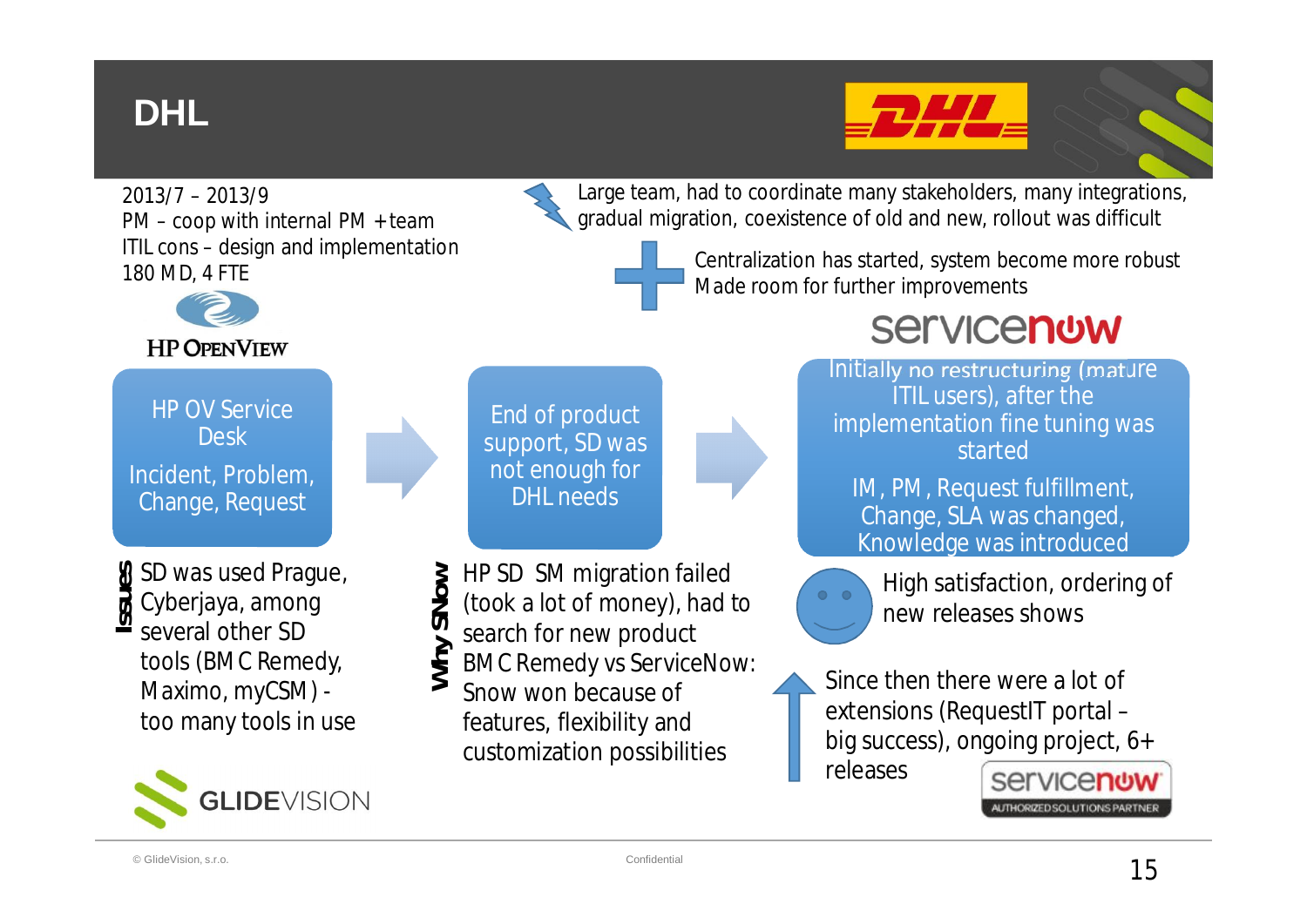

| Client                                       | KBC ICT Services, KBC Bank & Verzekering / ČSOB a.s.<br>KBG                                                                                                                                                                                                                                                                                                                                                                                                                                                                          |
|----------------------------------------------|--------------------------------------------------------------------------------------------------------------------------------------------------------------------------------------------------------------------------------------------------------------------------------------------------------------------------------------------------------------------------------------------------------------------------------------------------------------------------------------------------------------------------------------|
| Our responsibility                           | PM – Cooperate with the customer's competence center, Managing internal teams<br>ITIL expert consultation - design and implementation of the optimization changes in ServiceNow                                                                                                                                                                                                                                                                                                                                                      |
| Size of the project<br>Size of participation | $11/2012 - 06/2014$<br>1 - 4 FTE, 500 MD                                                                                                                                                                                                                                                                                                                                                                                                                                                                                             |
| Description                                  | Goal of the project was to replace an old ITSM tool with ServiceNow and implement related processes in the<br>ServiceNow platform (Asset Management, CMDB, Incident, Problem, Change Request, Release<br>Management, End-user Portal, Service Catalog).<br>Project was divided into three parts:<br>• Part I - SACM (Service, Asset and Configuration Management) - implementation of CMDB, classification,<br>integrations<br>• Part II – SSP (Self-Service Portal) & Service Catalog – implementation of Service Catalog including |
|                                              | integrations, workflows and configuration of multiple Self-Service Portals (country-oriented)<br>Part III - Related Processes - Implementation of Incident, Problem, Change Request, Release<br>$\bullet$<br>Management support in ServiceNow platform                                                                                                                                                                                                                                                                               |
| <b>Methodologies</b>                         | ITIL <sub>v3</sub>                                                                                                                                                                                                                                                                                                                                                                                                                                                                                                                   |



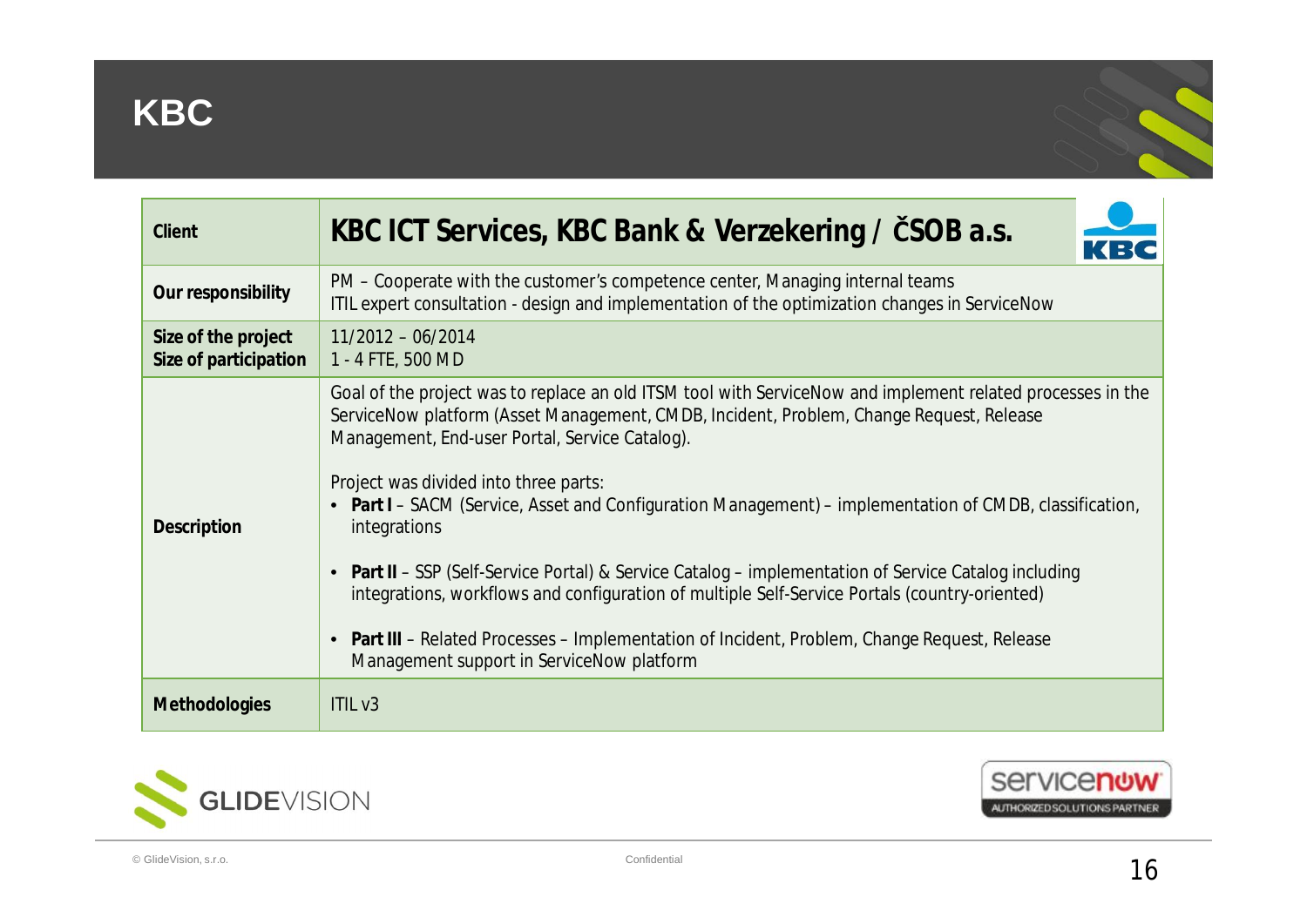



| <b>Before ServiceNow</b>                       |  |
|------------------------------------------------|--|
| Reason for switch                              |  |
| Process restructuring<br>Implemented processes |  |
| Why ServiceNow?                                |  |
| <b>Biggest challenge</b>                       |  |
| Biggest advantage                              |  |
| <b>Extensions planned</b>                      |  |
| <b>Customer satisfaction</b>                   |  |



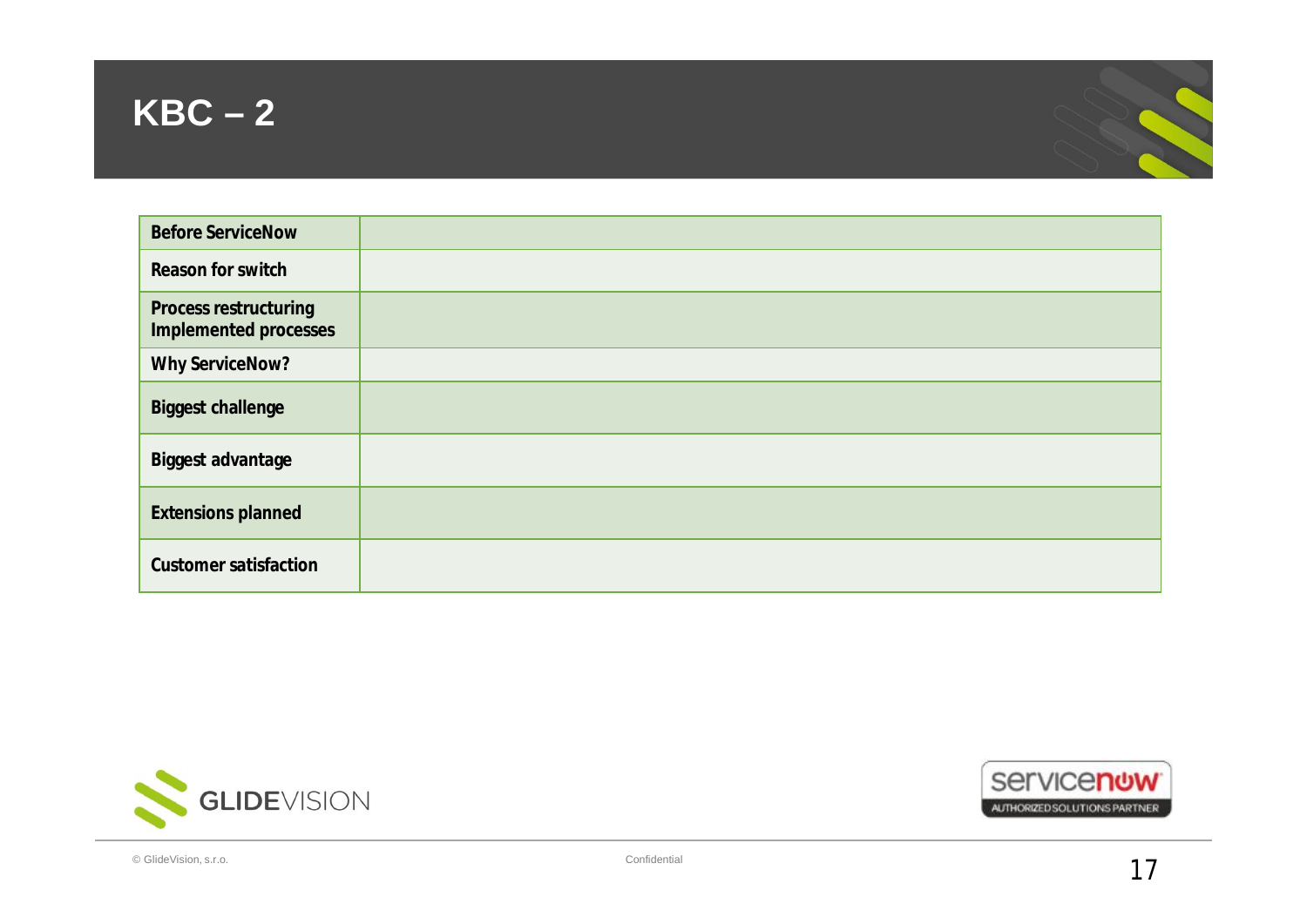## **KBC**



#### 2012/11– 2014/6

PM – Cooperate with the customer's competence center, Managing internal teams /ITIL expert consultation - design and implementation of the optimization changes in ServiceNow 500 MD, 1-4 FTE

Large team, had to coordinate many stakeholders, coexistence of old and new, rollout was difficult

Centralization has started, system become more robust Made room for further improvements

### **Servicenow**

HP OV Service **Desk** Incident, Problem, Change, Request

SD was used Prague, Cyberjaya, among **Issu** several other SD tools (BMC Remedy, Maximo, myCSM) too many tools in use **e s**



End of product support, SD was not enough for DHL needs

- HP SD SM migration failed **ow**
- (took a lot of money), had to  $\mathcal{S}$ **N**
- search for new product  $\blacktriangleright$
- BMC Remedy vs SNow:  $\geqslant$ **h**
- SNow won because of features, flexibility and customization possibilities

Initially no restructuring (mature ITIL users), after the implementation fine tuning was started

Inc, Prob, Request fulfillment, Change, SLA was changed, Knowledge was introduced

High satisfaction, ordering of new releases shows

Since then there were a lot of extensions (RequestIT portal – big success), ongoing project, 6+ releases

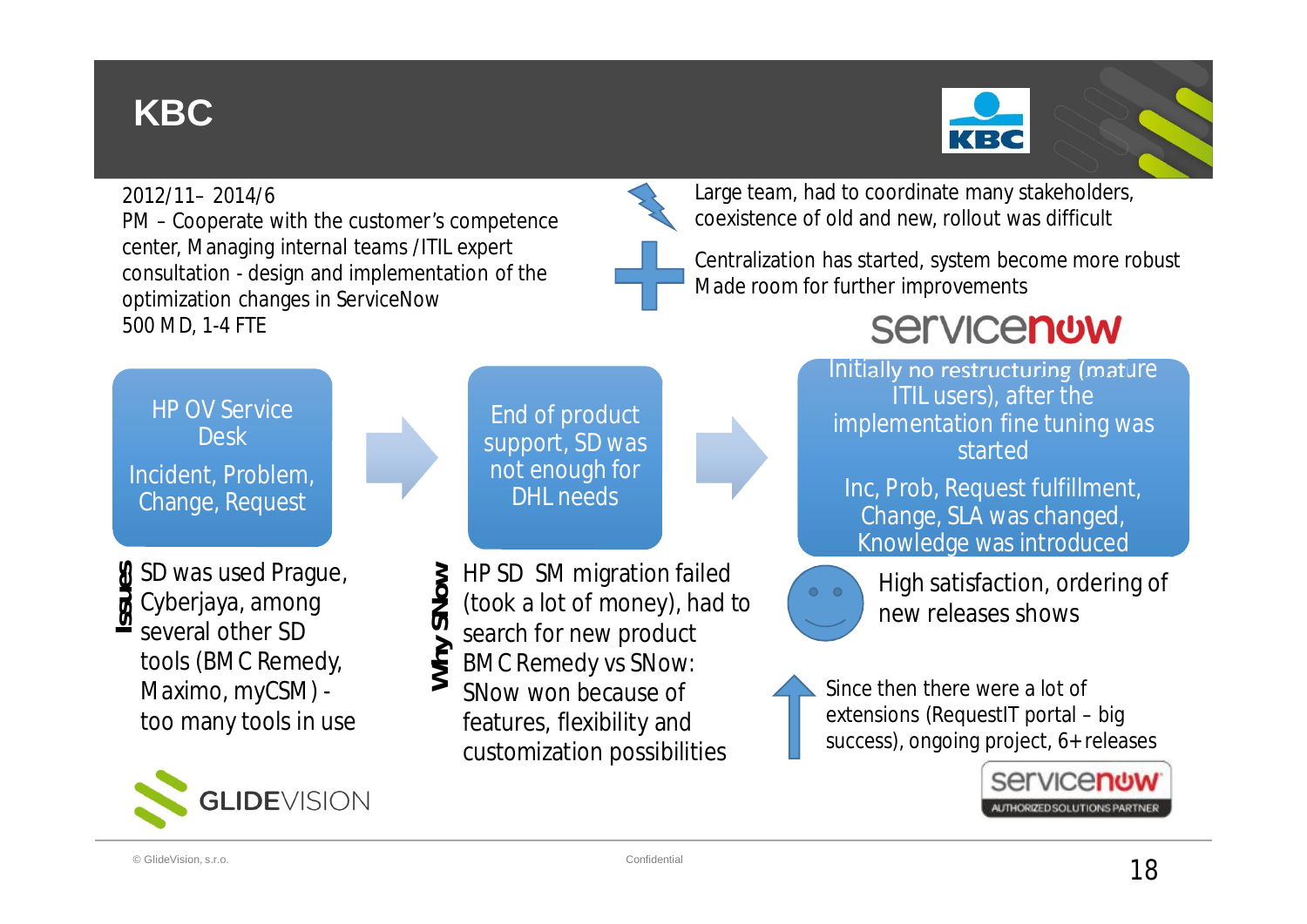## **RWE CZ**



| Client                                       | RWE IT Czech, s.r.o.<br>The energy to lead                                                                                                                                                                                                                                                                                                                                                                                                                                                                                                                                                                                                                                                                                                                                                                                                                                                                                                                                                                                                                                                                                                                   |  |
|----------------------------------------------|--------------------------------------------------------------------------------------------------------------------------------------------------------------------------------------------------------------------------------------------------------------------------------------------------------------------------------------------------------------------------------------------------------------------------------------------------------------------------------------------------------------------------------------------------------------------------------------------------------------------------------------------------------------------------------------------------------------------------------------------------------------------------------------------------------------------------------------------------------------------------------------------------------------------------------------------------------------------------------------------------------------------------------------------------------------------------------------------------------------------------------------------------------------|--|
| Our responsibility                           | Service Now consultancy – implement Incident & Service Catalog, Problem, Change, Knowledge & CMDB                                                                                                                                                                                                                                                                                                                                                                                                                                                                                                                                                                                                                                                                                                                                                                                                                                                                                                                                                                                                                                                            |  |
| Size of the project<br>Size of participation | $08/2013 - 08/2014$<br>1 FTE, 220 MD                                                                                                                                                                                                                                                                                                                                                                                                                                                                                                                                                                                                                                                                                                                                                                                                                                                                                                                                                                                                                                                                                                                         |  |
| Description                                  | Goal of the project was to implement basic ITIL processes in ServiceNow and import historical data from old legacy<br>systems CA Service Management.<br>We delivered the project in five phases:<br>Incident Management & Service Catalog<br>• The aim was to replace CASM tool and prepare basis to accommodate other ITIL processes<br><b>Change Management</b><br>• Application Change management was implemented around heavily customized client process, historical<br>changes were imported.<br><b>Problem Management</b><br>• Was newly introduced therefore tightly build around OTOB setup.<br>Knowledge Management<br>• Consolidate the current process, import existing articles and dismiss the previously used tool<br><b>CMDB</b><br>$\bullet$<br>Import several thousand configuration items concerning core RWE infrastructure<br>As a result of the above activities, we enabled RWE to consolidate it's ITIL processes in a single tool, simplifying their<br>overall setup complexity. We practiced importing historical data from HP Service Manager, Atlassian Jira, OpenOne<br>OpenMinder and several Configuration Management tools. |  |
| Methodologies                                | ITILV3                                                                                                                                                                                                                                                                                                                                                                                                                                                                                                                                                                                                                                                                                                                                                                                                                                                                                                                                                                                                                                                                                                                                                       |  |
| <b>GLIDE</b> VISION                          | AUTHORIZED SOLUTIONS PARTNER                                                                                                                                                                                                                                                                                                                                                                                                                                                                                                                                                                                                                                                                                                                                                                                                                                                                                                                                                                                                                                                                                                                                 |  |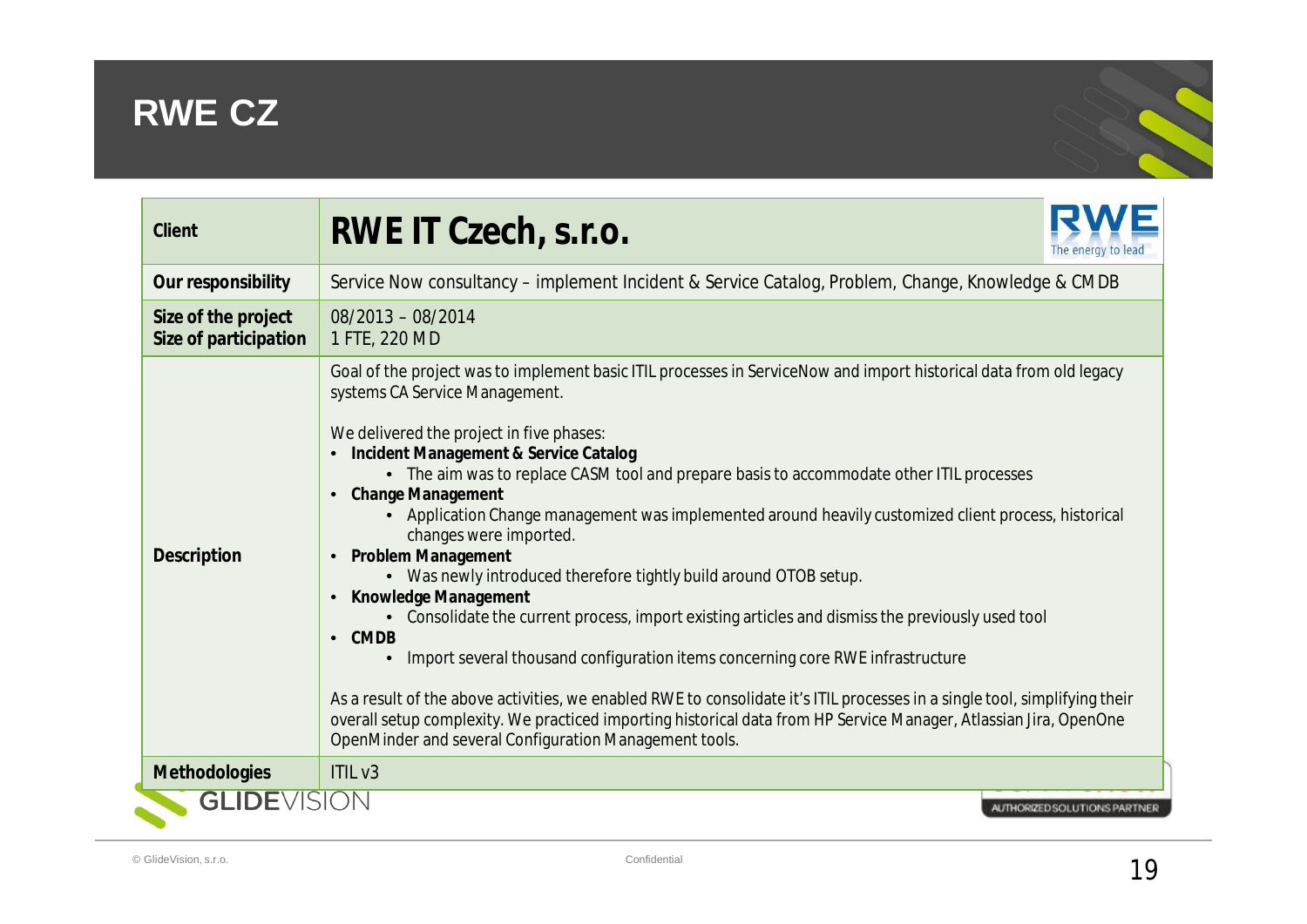#### **RWE CZ – 2**



| <b>Before ServiceNow</b>                       | CA Service Management (on-premise), lot of small companies, suppliers in many countries<br>Incident, Service Catalog, SLAs                                                                                                               |
|------------------------------------------------|------------------------------------------------------------------------------------------------------------------------------------------------------------------------------------------------------------------------------------------|
| Reason for switch                              | License expiration + switch was initiated in UK and stopped $\rightarrow$ DE reused the instance $\rightarrow$ CZ joined and<br>implemented its own processes (CZ project was faster, cheaper and more effective without any big issues) |
| Process restructuring<br>Implemented processes | No restructuring at the project, redesigning is done right now (with assistance of GlideVision)<br>Phase 1: Incident, Service Catalog, SLA<br>Phase 2: Change, Knowledge, CMDB (partially)<br>Currently: consulting CMDB (Germany)       |
| <b>Why ServiceNow?</b>                         | See reason for switch                                                                                                                                                                                                                    |
| <b>Biggest challenge</b>                       | Lot of stakeholders, lot of resolving groups, teams (communication and coordination in the processes were<br>difficult), lot of SLAs (500+), complex services tree                                                                       |
| Biggest advantage                              | CA SM had no end-user portal, ServiceNow utilizes that + processes were simplified<br>Performance improvement, much higher availability, better customization capabilities, TTM is much better                                           |
| <b>Extensions planned</b>                      | Non-IT processes are planned to be implemented in ServiceNow (having an own instance): HR, project<br>management, time cards, demand management                                                                                          |
| Customer satisfaction                          | Big success story in the race with Germans                                                                                                                                                                                               |



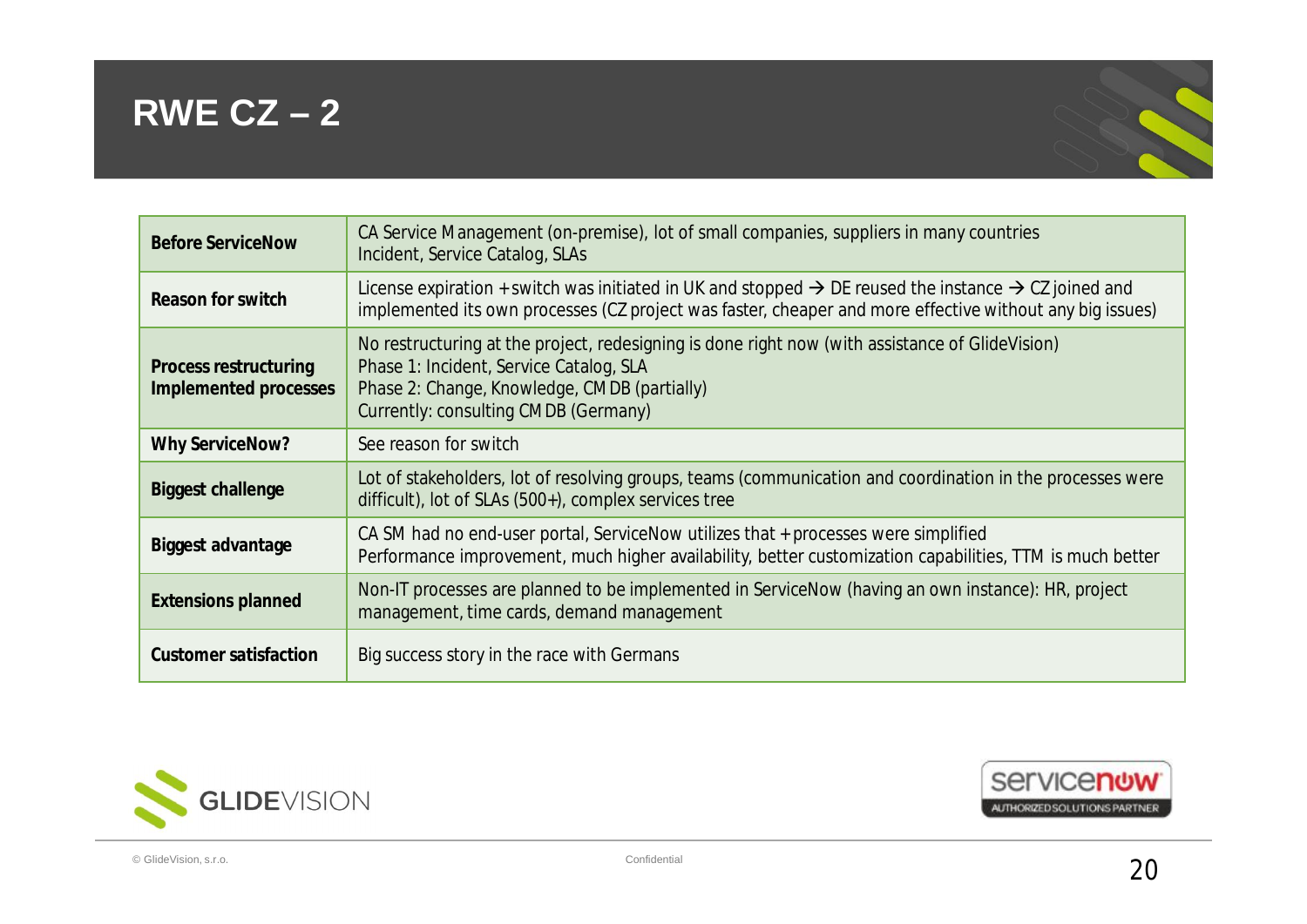## **RWE CZ**

CA Service Management (on-premise)

technologies

Incident, **Service** Catalog, SLAs







Lot of stakeholders, lot of resolving groups, teams (communication and coordination in the processes were difficult), lot of SLAs (500+), complex services tree

CA SM had no end-user portal, ServiceNow utilizes that + processes were simplified Performance improvement, much higher availability, better customization

capabilities, TTM is much better

## **Servicenow**

No restructuring at the project, redesigning is done right now (with assistance of GlideVision) Phase 1: Incident, Service Catalog, SLA Phase 2: Change, Knowledge, CMDB (partially) Currently: consulting CMDB (Germany)

Switch was initiated in UK and stopped  $\rightarrow$  DE reused **Issu esow**

License expiration

- the instance  $\rightarrow$  CZ joined and implemented its own **SN**
- processes (CZ project was faster, cheaper and more  $\rightarrow$
- effective without any big issues)  $\geqslant$ **h**



High satisfaction, big success story in the race with Germans

Non-IT processes are planned to be implemented in ServiceNow (having an own instance): HR, project management, time cards, demand management



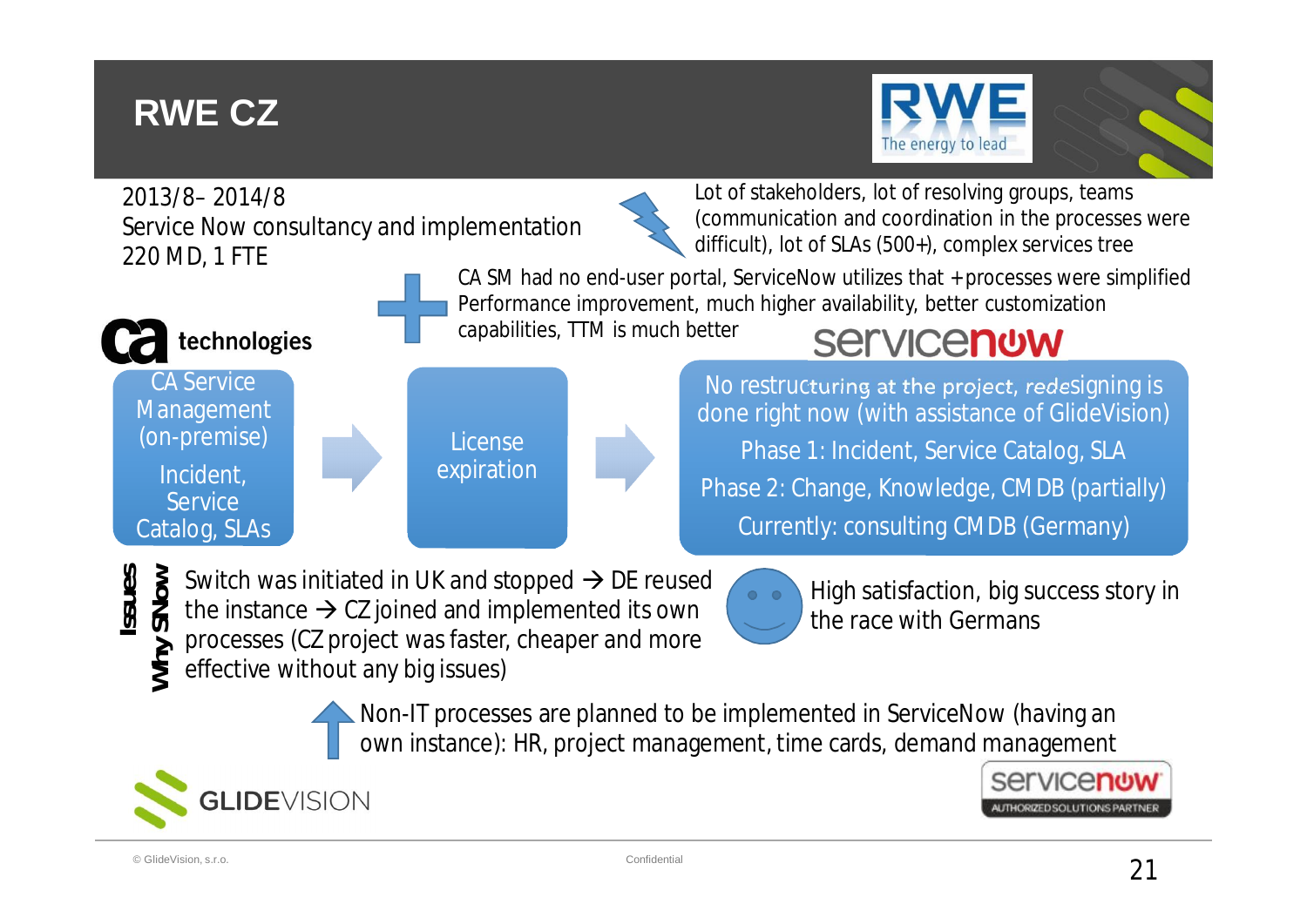## **MEGÉRI A VÁLTÁS?**

- Minden ügyfél pozitív tapasztalatokat szerzett a ServiceNow-val
	- Alacsonyabb TCO
	- Cap-Ex mentesség (pay as you go, alacsonyabb belépési költségek)
	- Beépített üzletmenet-folytonosság és biztonság
	- Megnövelt tudás és funkcionalitás
	- Korlátlan skálázhatóság
	- Gyors Time-to-Value
	- Üzletre koncentrálás, nem az IT-ra
	- Környezetbarát

…